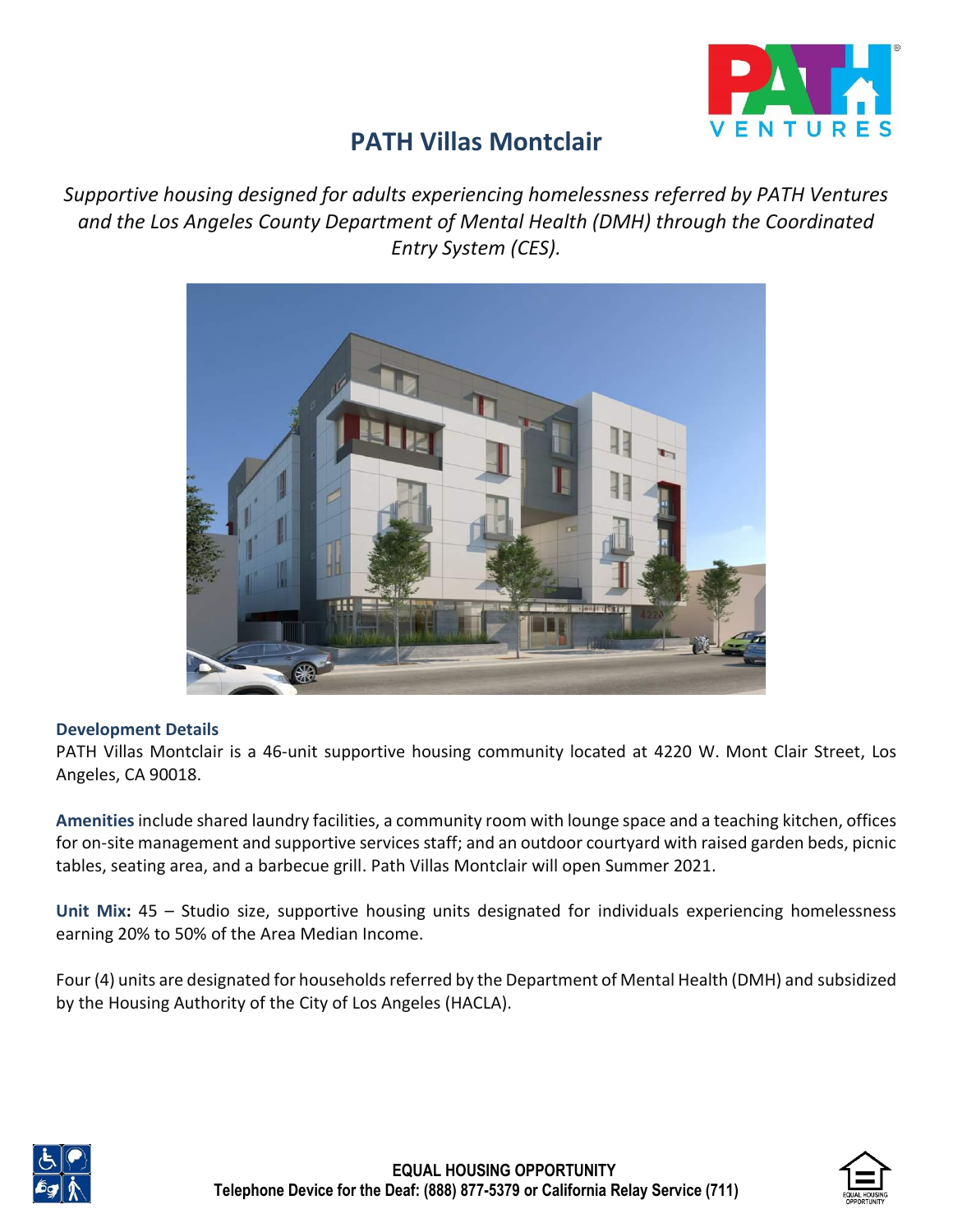## **UNIT MIX INCLUDING RENTS & INCOME RESTRICTIONS (Subject to change):**

| <b>Bdrm</b><br><b>Size</b> | <b>Number</b><br>of Units | <b>Most</b><br>restrictive<br><b>AMI</b> | <b>Mobility</b><br><b>Unit</b> | Hearing/<br><b>Vision</b><br>Unit | <b>Homeless</b> | <b>Chronically</b><br><b>Homeless</b> | <b>DHS</b> | <b>DMH</b> |
|----------------------------|---------------------------|------------------------------------------|--------------------------------|-----------------------------------|-----------------|---------------------------------------|------------|------------|
| <b>Studio</b>              | 3                         | 20%                                      |                                |                                   |                 | X                                     | X          |            |
| <b>Studio</b>              | 4                         | 20%                                      |                                |                                   |                 | X                                     |            | X          |
| <b>Studio</b>              | 8                         | 30%                                      |                                |                                   | X               |                                       | X          |            |
| <b>Studio</b>              | 16                        | 30%                                      |                                |                                   |                 | х                                     | X          |            |
| <b>Studio</b>              | 14                        | 50%                                      | 3                              |                                   | X               |                                       | X          |            |

#### **Project Based Vouchers Units Requirements (HACLA) 45 units**

There are no minimum income requirement. Households will pay approximately 20%-50% of their adjusted monthly income in rent as determined by HUD.

### **All households must meet HACLA eligibility requirements and occupancy standards.**

As required by Housing and Community Investment Department of City of LA, and other funding Agencies, mobility/hearing/sight impaired households will have priority for five (5) units designed for the mobility impaired and two (2) unit designed for the hearing/sight impaired. The unit designated for the hearing/sight impaired will be completed during the renovation.

Income is restricted in accordance with the Low-Income Housing Tax Credit (LIHTC) program and other regulatory agreements. Income limits subject to change.

### **Current Income Limits Effective 04/01/21 (Subject to change)**

| AMI | Household<br><b>Size</b> | <b>Income Limit</b> |
|-----|--------------------------|---------------------|
| 20% |                          | \$16,560            |
| 30% |                          | \$24,840            |
| 50% |                          | \$41,400            |

#### **HOW TO APPLY**

PATH and DMH will pull applicants from the CES system. To join the Coordinated Entry System, please visit <http://ceslosangeles.weebly.com/> or visit the following locations closer to PATH Villas Montclair:

| <b>San Fernando Valley:</b> | <b>San Fernando Valley:</b> | <b>San Fernando Valley:</b> | <b>San Gabriel Valley:</b>    |
|-----------------------------|-----------------------------|-----------------------------|-------------------------------|
| LA Family Housing           | Ascencia's Access Center    | San Fernando Valley         | <b>Union Station Homeless</b> |
| 7843 Lankershim Blvd        | 1851 Tyburn Street          | <b>Community Mental</b>     | Services Adult Center         |
| North Hollywood, CA         | Glendale, CA 91204          | <b>Health Center</b>        | 412 S Raymond Avenue          |
| 91605                       | (818) 246-7900              | 14660 Oxnard St             | Pasadena, CA 91105            |
| (818) 982-4091              |                             | Van Nuys, CA 91411          | (626) 240-4550                |



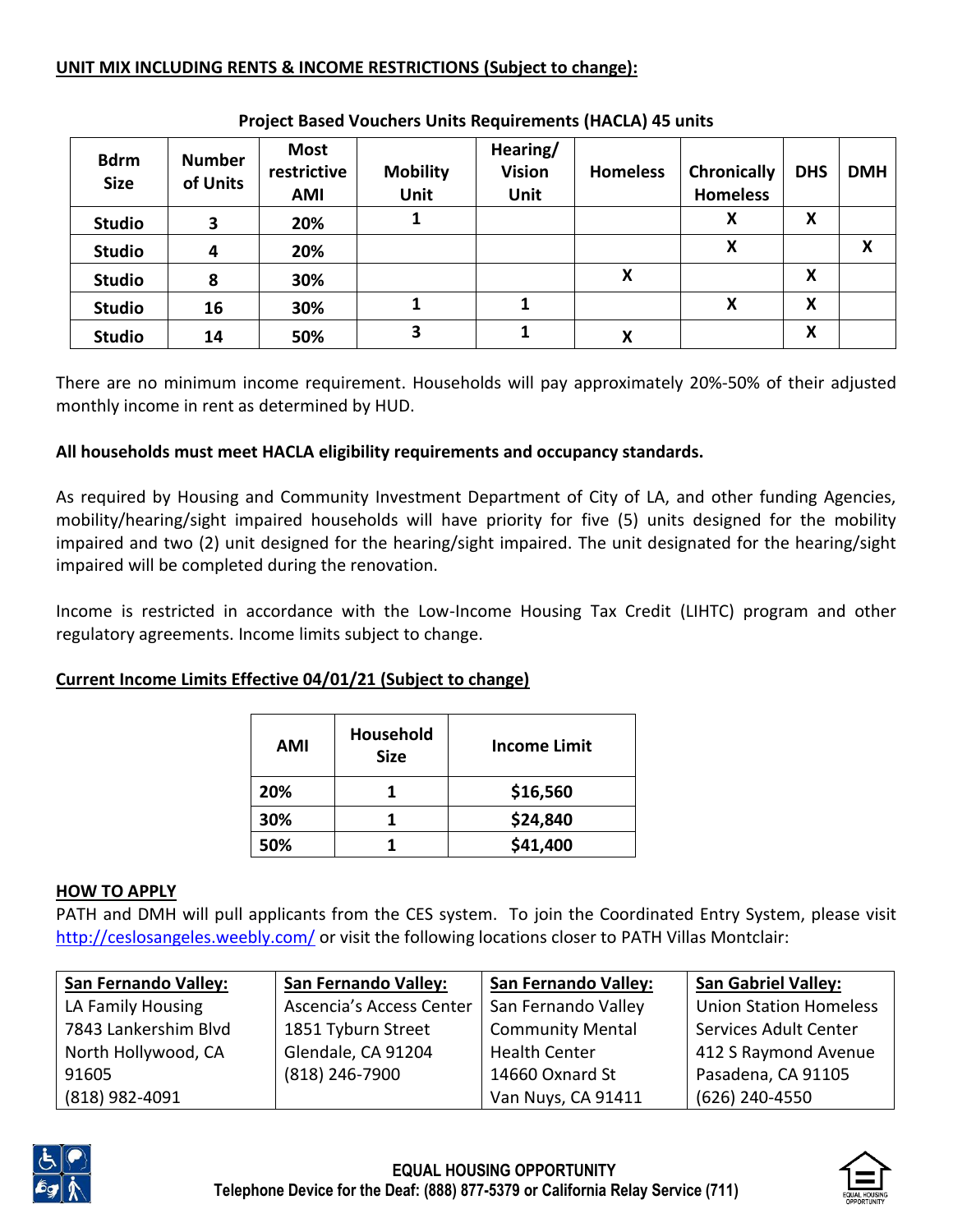| <b>San Gabriel Valley:</b>     | <b>San Gabriel Valley:</b>   | <b>Metro LA:</b>             | <b>Metro LA:</b>              |
|--------------------------------|------------------------------|------------------------------|-------------------------------|
| <b>VOA</b>                     | Eastern Region-Pomona        | <b>Volunteers of America</b> | <b>Blesses Sacrament</b>      |
| 4501 Santa Anita Ave           | <b>Homeless Outreach</b>     | 628 San Julian Street        | 6636 Selma Avenue             |
| El Monte, CA 91731             | 2040 N. Garey Ave            | Los Angeles, CA 90014        | Los Angeles, CA 90028         |
| (626) 442-4357                 | Pomona, CA 91767             | $(213) 624 - 4357$           | $(323)$ 462-6311              |
|                                | (909) 593-4796               |                              |                               |
| Metro LA:                      | <b>Metro LA:</b>             | Metro LA:                    | <b>West LA:</b>               |
| <b>Exodus Recovery</b>         | Homeless Healthcare LA       | Downtown Women's             | Annenberg Access              |
| 1920 Marengo Street            | 2330 Beverly Blvd            | Center                       | Center                        |
| Los Angeles, CA 90033          | Los Angeles, CA 90057        | 442 S San Pedro St           | 503 Olympic Blvd              |
| (323) 221-2591                 | (213) 744-0724               | Los Angeles, CA 90013        | Santa Monica, CA 90401        |
|                                |                              | $(213) 680 - 0600$           | (310) 450-4050                |
| <b>West LA:</b>                | <b>West LA:</b>              | <b>East &amp; South LA:</b>  | <b>East &amp; South LA:</b>   |
| St. Joseph Homeless Ctr        | VA Greater Los Angeles       | <b>Whittier First Day</b>    | <b>Our Housing Place</b>      |
| 404 Lincoln Blvd               | Healthcare System            | 12426 Whittier Blvd          | Solutions                     |
| Los Angeles, CA 90291          | 11301 Wilshire Blvd          | Whittier, CA 90602           | 16429 Bellflower Blvd         |
|                                | #402                         | (562) 945-4304               | Bellflower, CA 90706          |
|                                | Los Angeles, CA 90073        |                              | (562) 804-2189                |
|                                | (310) 478-3711               |                              |                               |
| East & South LA:               | <b>South Bay:</b>            | <b>South Bay:</b>            | <b>South Bay:</b>             |
| Long Beach Multi Svc Ctr       | Harbor Interfaith            | St. Margaret's Center        | <b>Mental Health America</b>  |
|                                |                              |                              |                               |
| 1301 W 12 <sup>th</sup> Street | <b>Services</b>              | 10217 Inglewood Ave          | 456 Elm Avenue                |
| Long Beach, CA 90813           | 670 W 9th Street             | Inglewood, CA 90304          | Long Beach, CA 90802          |
|                                | San Pedro, CA 90731          | $(310)$ 672-2208             | (562) 437-6717                |
|                                | (310) 831-0603               |                              |                               |
| <b>Antelope Valley:</b>        | <b>South Region:</b>         | <b>North Region:</b>         | South East/West:              |
| <b>Diane Grooms</b>            | Cities: Compton,             | Cities: Crenshaw, West       | Cities: Lynwood,              |
| <b>AV Homeless Coalition</b>   | Florence, Rosewood,          | Adams                        | Paramount, Windsor            |
| dvgrooms@gmail.com             | Willowbrook                  |                              | <b>Hills</b>                  |
|                                |                              | <b>Homeless Outreach</b>     |                               |
|                                | <b>Watts Labor Community</b> | <b>Program Integrated</b>    | <b>Southern California</b>    |
|                                | <b>Action Committee</b>      | <b>Care System (HOPICS)</b>  | <b>Health and</b>             |
|                                | (WLCAC)                      | 5715 S. Broadway             | <b>Rehabilitation Program</b> |
|                                | 958 E. 108 <sup>th</sup> St. | Los Angeles, CA 90037        | (SCHARP)                      |
|                                | Los Angeles, CA 90059        | (323) 948-0444 x 131         | 2620 Industry Way,            |
|                                | $(323) 563 - 4721$           |                              | Suite C                       |
|                                |                              |                              | Lynwood, CA 90262             |

Coordinated Entry System is a system of care for households experiencing homelessness that matches homeless individuals and families to housing and non-housing resources (such as medical supports) based on the individual needs.

Homeless household means a household made up of one or more individuals, other than individuals imprisoned or otherwise detained pursuant to state or federal law, who:



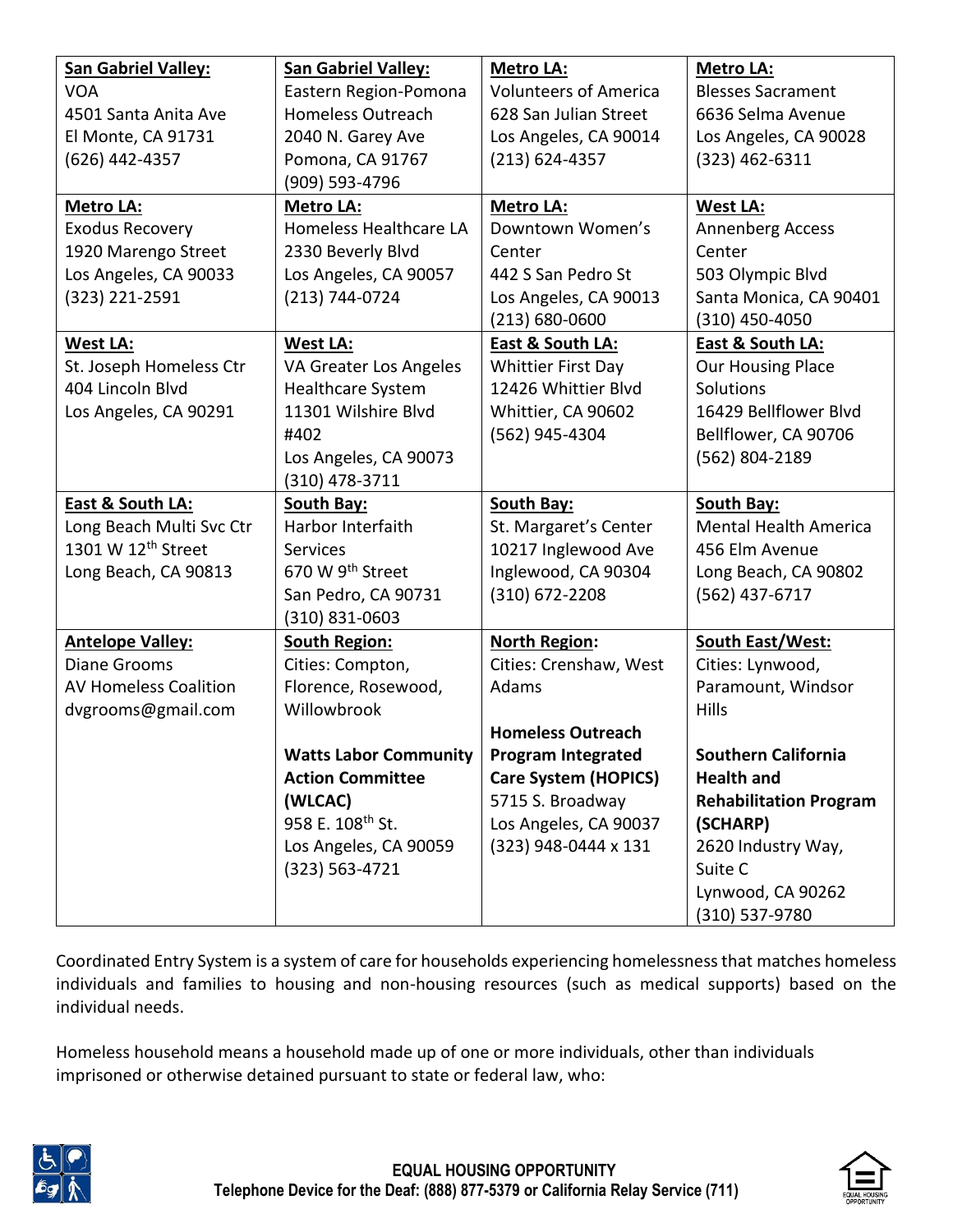(1) An individual or family who lacks a fixed, regular, and adequate nighttime residence, meaning:

(i) An individual or family with a primary nighttime residence that is a public or private place not designed for or ordinarily used as a regular sleeping accommodation for human beings, including a car, park, abandoned building, bus or train station, airport, or camping ground;

(ii) An individual or family living in a supervised publicly or privately operated shelter designated to provide temporary living arrangements (including congregate shelters, transitional housing, and hotels and motels paid for by charitable organizations or by federal, state, or local government programs for low-income individuals); or

(iii) An individual who is exiting an institution where he or she resided for 90 days or less and who resided in an emergency shelter or place not meant for human habitation immediately before entering that institution.

Chronically Homeless is defined as:

(1) An individual or family (i) Is homeless and lives in a place not meant for human habitation, a safe haven, or in an emergency shelter; and (ii) Has been homeless and living or residing in a place not meant for human habitation, a safe haven, or in an emergency shelter continuously for at least one year or on at least four separate occasions in the last 3 years; and (iii) Can be diagnosed with one or more of the following conditions: substance use disorder, serious mental illness, developmental disability ( as defined in Section 102 of the Developmental Disabilities Assistance Bill of Rights Act of 2000 (42 U.S.C. 15002))), post-traumatic stress disorder, cognitive impairments resulting from brain injury, or chronic physical illness or disability;

(2) An individual who has been residing in an institutional care facility, including jail, substance abuse or mental health treatment facility, hospital, or other similar facility, for fewer than 90 days and met all of the criteria in paragraph (1) of this definition, before entering that facility; or

(3)A family with an adult head of household (or if there is no adult in the family, a minor head of household) who meets all the criterial in paragraph (1) of this definition, including a family whose composition has fluctuated while the head of household has been homeless

The service provider, PATH Services, will provide assistance with the application process by providing guidance to applicants in completing and organizing the property's project-based voucher and other programs' eligibility requirements.

Special Needs units will be for direct referrals provided by the Los Angeles County Department of Health Services (DHS) or the Los Angeles County Department of Mental Health (DMH) from their Coordinated Entry System (CES) and first assessed for eligibility by PV and JSCO for tax credit and other eligibility requirements.

**Households comprised of ALL full-time students members qualify only if they meet one of the exemptions as indicated in Section 42 of the Internal Revenue Code. Our complete Resident Selection Criteria is available at the Rental Office upon request.**

# **PATH VILLAS MONTCLAIR APPLICATION PROCESS**

Although applications are processed in the order PATH Services submits to JSCo, apartments will be offered on a First-Qualified, First-Offered basis.

# **Interview**

At your scheduled appointment, please come prepared with all requested supporting documents as outlined in the Application Checklist below. We will confirm the information supplied on your application, and answer any